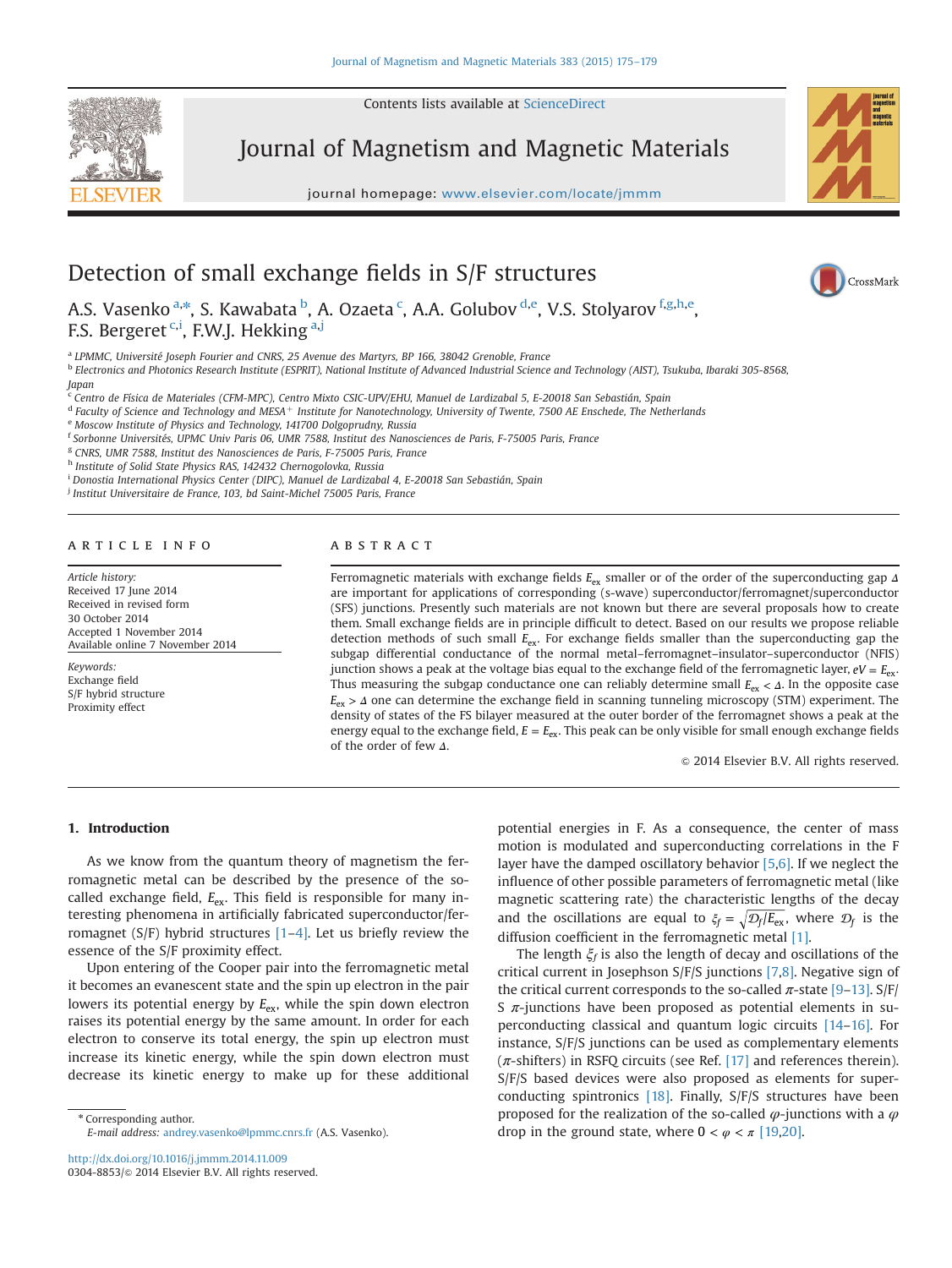<span id="page-1-0"></span>Presently known ferromagnetic materials have large exchange fields,  $E_{\text{ex}} \gg \Delta$ , and therefore short characteristic length of oscillations,  $\xi_f \ll \xi_s$ , where  $\xi_s = \sqrt{\mathcal{D}_s/2\Delta}$  is the superconducting coherence length and  $\mathcal{D}_s$  is the diffusion coefficient in the superconductor. This requires very high precision in controlling the F layer thickness in the fabrication process of the Josephson  $\pi$ junctions. In already existing S/F/S structures the roughness is often larger than the desired precision. The way to solve this problem is to invent ferromagnetic materials with small exchange fields.

In this paper we review several proposals for ferromagnetic materials with exchange fields  $E_{ex}$  smaller or of the order of the superconducting gap *Δ*. Then based on our results we propose reliable detection methods of such small exchange fields in experiments. Another detection method was recently suggested in [\[21\].](#page-4-0)

## 2. Ways to generate small exchange fields

The easiest way to create small exchange field is to apply an external magnetic field B to the normal metal lead, in which case  $E_{\text{ex}} = \mu_B B$ , where  $\mu_B$  is the Bohr magneton.

It may be also an intrinsic exchange field of weak ferromagnetic alloys. For example, in Ref. [\[22\]](#page-4-0) exchange fields for Pd<sub>1-*x*</sub>Ni<sub>x</sub> with different Ni concentration, obtained by a fitting procedure (see also [\[23\]](#page-4-0)), were reported. Considering Nb as a superconductor with  $\Delta = 1.3$  meV, we can estimate the exchange field in Pd<sub>1-*x*</sub>Ni<sub>*x*</sub>: for 5.5% of Ni fitting gives *<sup>E</sup>*ex <sup>=</sup> 0.11 meV, which is 0.1 *<sup>Δ</sup>*, for 6% of Ni it gives  $E_{ex} = 0.45$  meV, which is 0.4 Δ, for 7% of Ni it gives  $E_{\text{ex}}$  = 2.8 meV, which is 2.2 Δ, and for 11.5% of Ni  $E_{\text{ex}}$  = 3.9 meV, which is 3 *Δ*.

Another promising alloy with small exchange field,  $Pd_{0.99}Fe_{0.01}$ , was studied in [\[24](#page-4-0)–[26\].](#page-4-0)

Finally, a small exchange field can be induced by a ferromagnetic material into the adjacent normal metal layer. In recent proposal [\[27\]](#page-4-0), a thin normal metal layer was placed on top of the ferromagnetic insulator. It was shown that the ferromagnetic insulator may induce effective exchange field in the normal metal layer [\[27\]](#page-4-0):

$$
E_{\text{ex}}^{\text{eff}} = \hbar \mathcal{D} G_{\phi} \rho / d, \tag{1}
$$

where  $\mathcal D$  is the diffusion coefficient in the normal metal,  $G_\phi$  is a surface conductance-like coefficient for the normal metal/ferromagnetic insulator interface,  $\rho$  is the resistivity of the normal metal, and d is the thickness of the normal metal layer in the direction, perpendicular to the ferromagnetic insulator surface. The field E<sup>eff</sup> is expected to be much smaller than the exchange field inside standard ferromagnets. Interestingly, such exchange field is possible to tune at the sample fabrication stage since it is inversely proportional to the normal metal layer thickness d. This gives a flexibility with respect to material constraints. We also note that as  $E_{\rm ex}^{\rm eff} \propto \mathit{G}_{\phi}$ , inducing the tunnel barrier at the normal metal/ferromagnetic interlayer interface, one can further reduce the value of the effective exchange field.

Below we suggest direct measurements of such small exchange fields. The detection methods are different in case of the exchange field smaller,  $E_{\text{ex}} < \Delta$ , and larger than the superconducting gap,  $E_{\rm ex} > \Delta$ .

We should mention that we propose methods of small exchange field detection in the ideal case of ferromagnetic layer with homogeneous magnetization and the absence of magnetic and spin–orbit scattering in contact with a superconductor. However, in case of realistic ferromagnets situation can be more

complicated. We discuss some possible limitations of the detection at the end of the following two sections.

# 3. Detection of exchange fields smaller than the superconducting gap

In this section we consider the following SIFN structure: a ferromagnetic wire F of a length  $d_f$  (smaller than the inelastic relaxation length  $[28,29]$ ) is attached at  $x=0$  to a superconducting (S) and at  $x = d_f$  to a normal (N) electrode. The interface at  $x=0$  is a tunnel barrier while at  $x = d_f$  we have a transparent interface. We will show that the subgap differential conductance of such a structure has a peak at the bias voltage equal to the exchange field of the ferromagnetic metal in case when *E*ex < *Δ* [\[30,31\].](#page-4-0) Thus we propose to determine small  $E_{ex}$  <  $\Delta$  in experiments by measuring the subgap differential conductance of NFIS junctions at low temperatures.

In this paper we consider the diffusive limit, i.e. we assume that the elastic scattering length is much smaller than the decay length of the superconducting condensate into the F region. Here and below we consider for simplicity  $\mathcal{D}_f = \mathcal{D}_s \equiv \mathcal{D}$  and  $\hbar = k_B = 1$ . In order to describe the transport properties of the system we solve the Usadel equation in the F layer, that in the so-called  $\theta$ -parametrization reads [\[32,33\]](#page-4-0)

$$
\frac{\mathcal{D}}{2i} \partial_{xx}^2 \theta_{f(1)} = \left( E \pm E_{\text{ex}} \right) \sinh \theta_{f(1)}.
$$
 (2)

Here the positive and negative signs correspond to the spin-up ↑ and spin-down ↓ states, respectively. Because of the high transparency of the F/N interface the functions  $\theta_{f(1)} = 0$  at  $x = d_f$ . While at the tunneling interface at  $x=0$  we use the Kupriyanov–Lukichev boundary condition [\[34\]:](#page-4-0)

$$
\partial_x \theta_{f(1)}|_{x=0} = \frac{R_F}{d_f R_T} \sinh[\theta_{f(1)}|_{x=0} - \theta_s],\tag{3}
$$

where  $R_F$  and  $R_T$  are the normal resistances of the F layer and SF interface, respectively  $(R_T \gg R_F)$ , and  $\Theta_s = \arctanh(\Delta/E)$  is the superconducting bulk value of the parametrization angle in the S layer,  $\theta_s$ . Once the functions  $\theta_{f\uparrow(\downarrow)}$  are obtained one can compute the current through the junction. In particular we are interested in the Andreev current, i.e. the current for voltages smaller than the superconducting gap due to Andreev processes at the S/F interface.

Due to the tunneling barrier at the S/F interface the proximity effect is weak and hence we linearize Eqs. (2) and (3) with respect to  $R_F/R_T \ll 1$ . After a straightforward calculation we obtain the Andreev current at zero temperature in this limit [\[35,36\]](#page-4-0):

$$
I_A = \frac{W\Delta^2}{4eR_T} \sum_{j=\pm} \int_0^{eV} \frac{dE}{\Delta^2 - E^2} \text{Re} \left[ \sqrt{\frac{i\Delta}{E + jE_{\text{ex}}}} \tanh \left( \sqrt{\frac{E + jE_{\text{ex}}}{i\Delta}} \frac{d_f}{\xi_s} \right) \right],\tag{4}
$$

where  $W = \xi_s R_F / d_f R_T$  is the diffusive tunneling parameter [\[34,37,38\].](#page-4-0) In the tunneling limit  $W \ll 1$ .

We evaluate Eq. (4) in the long-junction limit, i.e. when  $d_f \gg \xi_f$ , and  $E_{\text{ex}} \leq eV < \Delta$ . We obtain for the Andreev current

$$
I_{A} = \frac{\Delta \xi_{s} R_{F}}{ed_{f} R_{T}^{2}} \sum_{j=\pm} \frac{\arctan(c_{j}^{+}) + \arctan(c_{j}^{-})}{\sqrt{\Delta + jE_{\text{ex}}}}, c_{j}^{+}
$$
  

$$
= \sqrt{\frac{eV + jE_{\text{ex}}}{\Delta + jE_{\text{ex}}}}, c_{j}^{-}
$$
  

$$
= \sqrt{\frac{eV - jE_{\text{ex}}}{\Delta + jE_{\text{ex}}}}.
$$
 (5)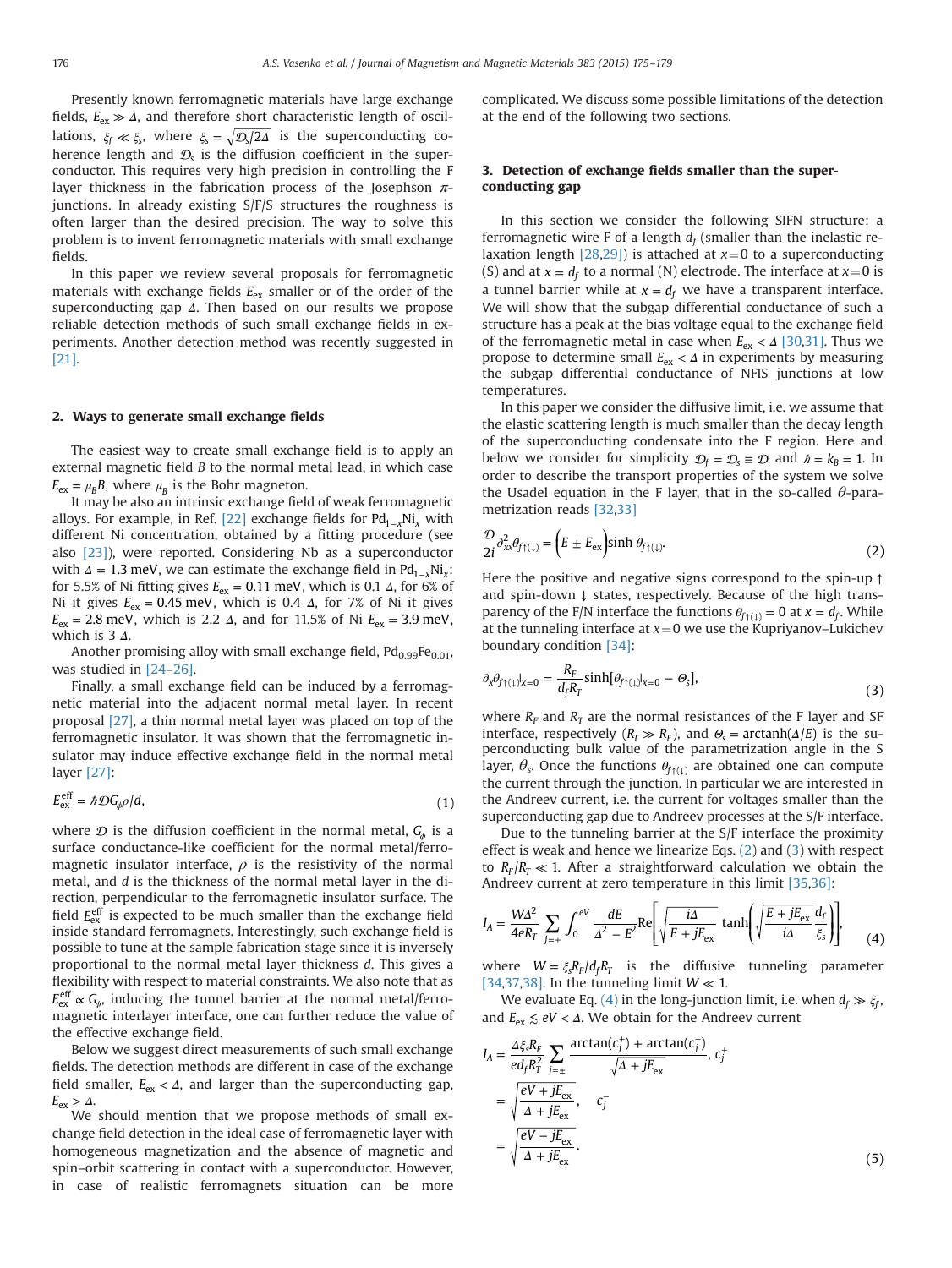

Fig. 1. The bias voltage dependence of differential conductance at zero temperature for exchange fields,  $E_{ex}/\Delta = 0$  (black solid line),  $E_{ex}/\Delta = 0.4$  (green dashed line),  $E_{\text{ex}}/A = 0.7$  (red dash-dot-dotted line), and  $E_{\text{ex}}/A = 0.9$  (blue dash-dotted line). Here  $G'_A = 2R_T G_A$ , *W*=0.014 and  $d_f = 10 \xi_s$ . (For interpretation of the references to color in this figure caption, the reader is referred to the web version of this paper.)

In Fig. 1 we plot the Andreev differential conductance  $G_{\rm A} = dI_{\rm A}/dV$  which is equal to the full differential conductance of the junction at zero temperature. The conductance shows two well defined peaks, one at  $eV = E_{ex}$  and the other at  $eV = \Delta$ . The detailed physical explanation of the peak at  $E_{ex}$  is given in [\[30\].](#page-4-0) It turns out to be the zero bias anomaly (ZBA) peak for the diffusive NIS junction, shifted in FIS case by  $E_{\text{ex}}$ . The ZBA peak in NIS is shown in Fig. 1 by black solid line;  $E_{ex} = 0$  corresponds to the normal metal case.

In Fig. 2 we plot the Andreev differential conductance for many different values of  $0 \le E_{\text{ex}} < 1$  to show the evolution of the peak with increasing  $E_{ex}$ . Detecting this peak one can carefully measure the value of small exchange field  $E_{\text{ex}} < \Delta$  in the ferromagnetic metal.

We would like to mention that the peak will be visible at  $eV = E_{\text{ex}}$  for a single domain ferromagnet in contact with a superconductor. In case of a multi-domain ferromagnet the peak of the differential conductance occurs at eV equals the "effective field", which is the field acting on the Cooper pairs in the multidomain ferromagnetic region, averaged over the decay length of the superconducting condensate into a ferromagnet [\[39,40\].](#page-4-0)



Fig. 2. The bias voltage dependence of differential conductance at zero temperature for exchange fields,  $E_{ex}/\Delta = 0$ , 0.1, 0.2, 0.3, 0.4, 0.5, 0.6, 0.7, 0.8, 0.9, 0.95 and 0.99. Here  $G_{\!A}' = 2R_T G_{\!A}$ ,  $W \! = \! 0.014$  and  $d_f = 10 \xi_{\rm s}$ .

# 4. Detection of exchange fields larger than the superconducting gap

In this section we consider just a simple FS bilayer with a transparent interface: wire F of a length  $d_f$  (smaller than the in-elastic relaxation length [\[28,29\]](#page-4-0)) is attached at  $x=0$  to a superconducting electrode by a transparent interface. We will show that the density of states (DOS) measured at the outer border of the ferromagnet ( $x = d_f$ ) shows a peak at the energy equal to the exchange field for  $d_f \gg \xi_f$  in case when  $E_{ex}$  is of the order of few  $\Delta$ [\[8](#page-3-0)[,41\]](#page-4-0). Thus we propose to determine *E*ex > *Δ* in experiments by measuring the DOS at the outer border of the ferromagnetic metal in corresponding SF bilayer structure, which can be done by scanning tunneling microscopy (STM).

The DOS  $N_f(E)$  normalized to the DOS in the normal state can be written as

$$
N_f(E) = [N_{f_1}(E) + N_{f_1}(E)]/2,
$$
\n(6)

where  $N_{f \uparrow (\downarrow)}(E)$  are the spin resolved DOS written in terms of spectral angle  $\theta_i$ :

$$
N_{f(1)}(E) = \text{Re}\big[\cosh \theta_{f(1)}\big].\tag{7}
$$

To obtain  $N_f$ , we use a self-consistent two-step iterative procedure [\[8](#page-3-0)[,42\].](#page-4-0) In the first step we calculate the pair potential coordinate dependence  $Δ(x)$  using the self-consistency equation in the S layer in the Matsubara representation. Then, using the  $\Delta(x)$  dependence, we solve the Usadel equations in the S layer:

$$
\frac{\mathcal{D}_s}{2i} \partial_{xx}^2 \theta_s = E \sinh \theta_s + i \Delta(x) \cosh \theta_s,
$$
\n(8)

together with the Usadel equations in the F layer [Eq. [\(2\)\]](#page-1-0) and corresponding boundary conditions, repeating the iterations until convergency is reached  $[8]$ . At the outer border of the ferromagnet  $(x = d_f)$  we have  $\partial_x \theta_{f(1)} = 0$ . At  $x = 0$  we use Kupriyanov–Lukichev boundary conditions which in case of the transparent interface is convenient to write as

$$
\gamma \partial_x \theta_f |_{x=0} = \partial_x \theta_s |_{x=0},\tag{9a}
$$

$$
\xi_n \gamma_\beta \partial_x \theta_f |_{x=0} = \sinh(\theta_f - \theta_s) |_{x=0}.
$$
\n(9b)

Here  $\gamma = \sigma_f / \sigma_s$ ,  $\sigma_{f(s)}$  are the conductivities of the F (S) layers correspondingly,  $\xi_n = \sqrt{\mathcal{D}/2\pi T_c}$ ,  $T_c$  is the critical temperature of the superconductor, and  $γ_B = d_f R_T / ξ_R F_F = ξ_S / ξ_H W$ . The parameter γ determines the strength of suppression of superconductivity in the S layer near the interface (inverse proximity effect). No suppression occurs for  $\gamma = 0$ , while strong suppression takes place for  $\gamma \gg 1$ . In our numerical calculations we assume small *γ* ≪ 1. Since we consider the transparent interface  $R_F \gg R_T$  and contrary to the previous section  $W \gg 1$ , therefore  $\gamma_R \ll 1$ . Notice that in Eqs. (8) and (9) we have omitted the subscripts  $\uparrow$ ( $\downarrow$ ) because equations for both spin directions are identical in the superconductor.

In [Fig. 3](#page-3-0) we plot the DOS  $N_f(E)$  at the outer border of the F layer in the FS bilayer calculated numerically for different values of the exchange field  $E_{ex}$  and for different F layer thicknesses  $d_f$ . At large enough  $d_f$  ( $d_f/\xi_n = 3$ ) we see the peak at  $E = E_{\text{ex}}$  [see [Fig. 3](#page-3-0), lower panel]. For small  $d_f$  ( $d_f$ / $\xi_n$  = 1) the peak is not visible and DOS tends monotonously to unity for *E* > *Δ* [see [Fig. 3](#page-3-0), upper panel]. The amplitude of the peak is decreasing with increasing  $E_{ex}$ : peak is only visible for  $E_{\text{ex}}$  of the order of few  $\Delta$  (see [\[8\]](#page-3-0) for details). We also need to mention that in case of  $E_{\text{ex}} < \Delta$  there is no peak in the DOS.

To better illustrate the conditions when the peak at  $E = E_{\text{ex}}$  is visible in experiments we consider an analytical limiting case. If the F layer is thick enough ( $d_f \gg \xi_f$ ) and  $\gamma = 0$  in Eq. (9), the DOS at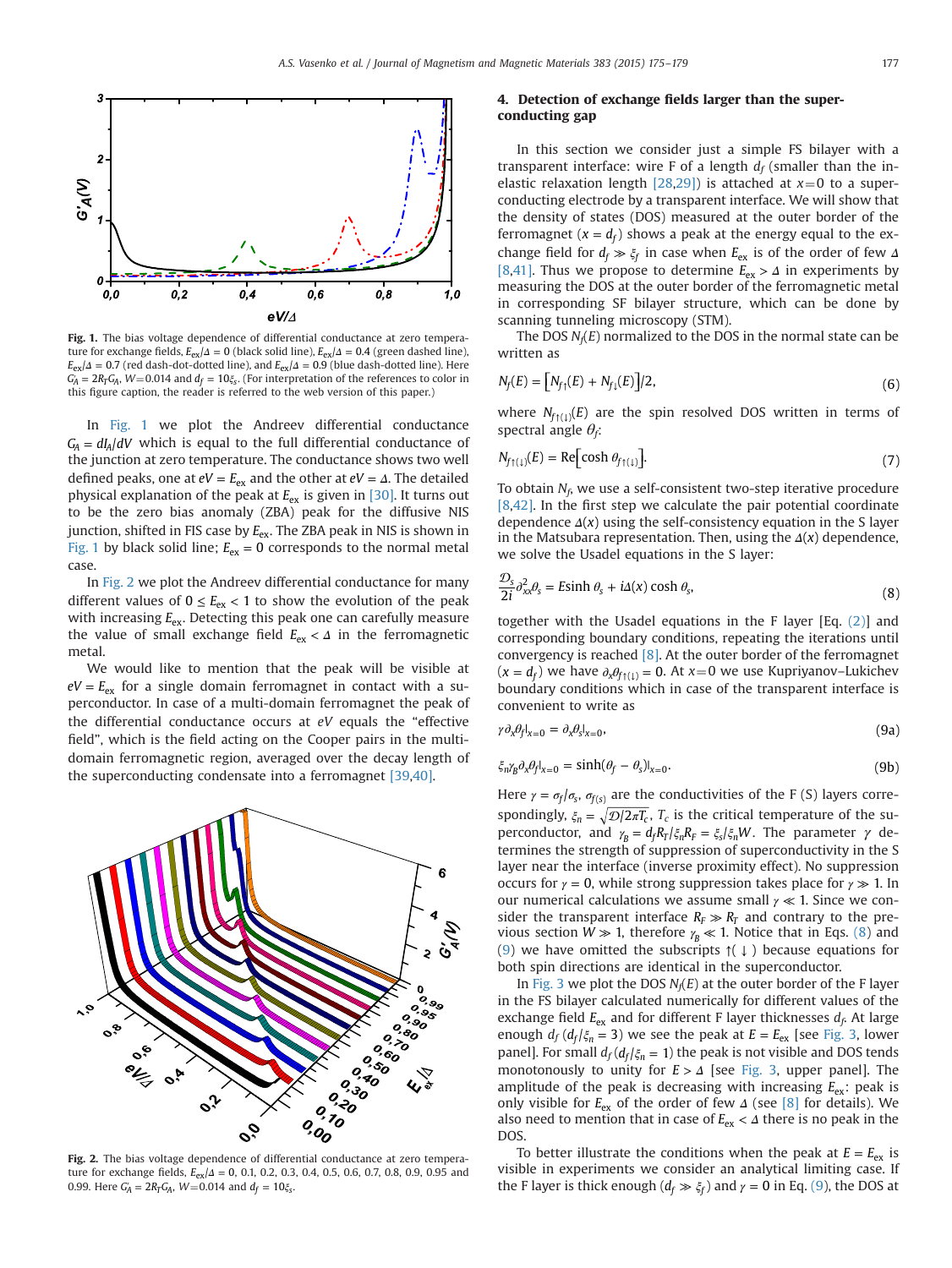<span id="page-3-0"></span>

Fig. 3. DOS  $N_f(E)$  at the outer border of the F layer in the FS bilayer calculated numerically for different values of the exchange field  $E_{ex}$ . Parameters of the F/S interface are  $\gamma = \gamma_B = 0.01$ ,  $T = 0.1T_c$ . Upper panel:  $d_f/\xi_n = 1$ ; lower panel:  $d_f/\xi_n = 3$ . Solid black line corresponds to  $E_{ex}/\Delta = 2$ , dashed red line to  $E_{ex}/\Delta = 4$ , and dashdotted blue line to  $E_{ex}/\Delta = 6$ . (For interpretation of the references to color in this figure caption, the reader is referred to the web version of this paper.)

the outer border of the ferromagnet can be written as [7,8[,43\]](#page-4-0)

$$
N_{f(1)}(E) = \text{Re}[\cos\theta_{b(1)}] \approx 1 - \frac{1}{2} \text{Re } \theta_{b(1)}^2.
$$
 (10)

Here  $\theta_{b\uparrow(1)}$  is the boundary value of  $\theta_f$  at  $x = d_f$ , given by

$$
\theta_{b\uparrow(1)} = \frac{8F(E)}{\sqrt{F^2(E) + 1} + 1} \exp\left(-p_{\uparrow(1)} \frac{d_f}{\xi_f}\right),\tag{11}
$$

where we use the following notations:

$$
p_{\uparrow(\downarrow)} = \sqrt{2/E_{\text{ex}}} \sqrt{-iE_R \pm iE_{\text{ex}}},\tag{12a}
$$

$$
F(E) = \frac{\Delta}{-iE_R + \sqrt{\Delta^2 - E_R^2}}, \quad E_R = E + i0.
$$
\n(12b)

From Eqs. (10) and (11) we obtain for the full DOS the following expression in the limit  $d_f \gg \xi_f$  and for  $E \geq \Delta$ :

$$
N_f(E) = 1 + \sum_{j=\pm} \frac{16\Delta^2 \cos(b_j) \exp(-b_j)}{(E + \epsilon)(\sqrt{E + \epsilon} + \sqrt{2\epsilon})^2},
$$
  
\n
$$
b_j = \frac{2d_f}{\xi_f} \sqrt{\frac{|E + jE_{\text{ex}}|}{E_{\text{ex}}}}, \quad \epsilon = \sqrt{E^2 - \Delta^2}.
$$
\n(13)

We can clearly see the exponential asymptotic of the peak at  $E = E_{\text{ex}}$  from Eq. (13). We should keep in mind that Eq. (13) is valid for large  $d_f/\xi_f$ , but nevertheless we may qualitatively understand why we do not see the peak at  $E = E_{\text{ex}}$  for small ratio of  $d_f/\xi_f$ : if this factor is small the variation of the exponent the variation of the exponent  $\exp\{-2(d_f/\xi_f)\sqrt{|E-E_{ex}|/E_{ex}}\}$  near the point  $E=E_{ex}$  is also small. The peak is observable only for  $E_{ex}$  of the order of a few *Δ*. For larger exchange fields the peak is difficult to observe, since the energy dependent prefactor of the exponent in Eq. (13) decays as  $E^{-2}$  for  $E \gg \Delta$ .

Detecting this peak one can carefully measure the value of small exchange field  $E_{ex} > \Delta$  in the ferromagnetic metal.

We mention that in the presence of magnetic scattering the DOS peak at  $E = E_{\text{ex}}$  does not change the position but gets smeared at large enough scattering rate  $[8]$ . We did not consider the effect of domain structure of the F layer on this peak, but we can expect similar behavior as discussed in previous section, i.e. the position of the DOS peak will move to the value of the "effective field" [\[40\].](#page-4-0)

#### 5. Summary

We propose reliable methods to measure small exchange fields in weak ferromagnet/superconductor structures. For  $E_{ex}$  < Δ the subgap differential conductance of the normal metal–ferromagnet–insulator–superconductor (NFIS) junction shows a peak at the voltage bias equal to the exchange field of the ferromagnetic layer,  $eV = E_{ex}$ . Thus measuring the subgap conductance one can reliably determine small  $E_{\text{ex}} < \Delta$ . In the opposite case  $E_{\text{ex}} > \Delta$  one can determine the exchange field in scanning tunneling microscopy experiment. The density of states of the FS bilayer measured at the outer border of the ferromagnet shows a peak at the energy equal to the exchange field,  $E = E_{\text{ex}}$ .

Next we are planning to search for small exchange fields  $E_{ex}$  > Δ in the experiments, using the ultrahigh vacuum Scanning Tunneling Microscopy (STM) and Spectroscopy (STS) technique, recently developed by one of the authors [\[44\].](#page-4-0)

We also hope that our results will trigger further experimental activity in finding ferromagnetic materials with small exchange fields. Good candidates for such materials can be diluted ferromagnetic alloys (like PdNi, PdFe, CuNi) and normal metals in proximity with the ferromagnetic insulators (FI). In the latter case the ferromagnetic insulator may induce the exchange field in the thin normal metal layer, placed on top of the FI material.

## Acknowledgments

This work was supported by European Union Seventh Framework Programme (FP7/2007–2013) under Grant agreement "IN-FERNOS" No. 308850, by Ministry of Education and Science of the Russian Federation in the framework of the Federal Target Program "Research and development in priority areas of science and technology complex of Russia for 2014-2020", Grant nos. 14Y.26.31.0007, 2014-14-588-0010-061, RFBR no. mol\_a 14-02- 31798, and by French National Agency for Research ANR-GUI-AAP-05 (electroVORTEX). A.S.V. acknowledge the hospitality of Superconducting electronics group, AIST, during his stay in Japan.

#### References

- [1] [A.I. Buzdin, Rev. Mod. Phys. 77 \(2005\) 935.](http://refhub.elsevier.com/S0304-8853(14)01116-0/sbref1)
- [2] [A.A. Golubov, M.Yu. Kupriyanov, E. Il'ichev, Rev. Mod. Phys. 76 \(2004\) 411.](http://refhub.elsevier.com/S0304-8853(14)01116-0/sbref2)
- [3] [F.S. Bergeret, A.F. Volkov, K.B. Efetov, Rev. Mod. Phys. 77 \(2005\) 1321.](http://refhub.elsevier.com/S0304-8853(14)01116-0/sbref3)
- [Yu.A. Izyumov, Yu.N. Proshin, M.G. Khusainov, Physics-Uspekhi 45 \(2002\) 109.](http://refhub.elsevier.com/S0304-8853(14)01116-0/sbref4)
- [5] [E.A. Demler, G.B. Arnold, M.R. Beasley, Phys. Rev. B 55 \(1997\) 15174.](http://refhub.elsevier.com/S0304-8853(14)01116-0/sbref5)
- [6] [M. Eschrig, Phys. Today 64 \(2011\) 43.](http://refhub.elsevier.com/S0304-8853(14)01116-0/sbref6)<br>[7] A.S. Vasenko, A.A. Golubov, M.Yu. Kui
- [A.S. Vasenko, A.A. Golubov, M.Yu. Kupriyanov, M. Weides, Phys. Rev. B 77](http://refhub.elsevier.com/S0304-8853(14)01116-0/sbref7) [\(2008\) 134507.](http://refhub.elsevier.com/S0304-8853(14)01116-0/sbref7)
- [8] [A.S. Vasenko, S. Kawabata, A.A. Golubov, M.Yu. Kupriyanov, C. Lacroix, F.](http://refhub.elsevier.com/S0304-8853(14)01116-0/sbref8) [S. Bergeret, F.W.J. Hekking, Phys. Rev. B 84 \(2011\) 024524.](http://refhub.elsevier.com/S0304-8853(14)01116-0/sbref8)
- [9] [V.A. Oboznov, V.V. Bol'ginov, A.K. Feofanov, V.V. Ryazanov, A.I. Buzdin, Phys.](http://refhub.elsevier.com/S0304-8853(14)01116-0/sbref9) [Rev. Lett. 96 \(2006\) 197003.](http://refhub.elsevier.com/S0304-8853(14)01116-0/sbref9)
- [10] [M. Weides, M. Kemmler, E. Goldobin, D. Koelle, R. Kleiner, H. Kohlstedt,](http://refhub.elsevier.com/S0304-8853(14)01116-0/sbref10) [A. Buzdin, Appl. Phys. Lett. 89 \(2006\) 122511.](http://refhub.elsevier.com/S0304-8853(14)01116-0/sbref10)
- [11] [M. Weides, M. Kemmler, H. Kohlstedt, R. Waser, D. Koelle, R. Kleiner,](http://refhub.elsevier.com/S0304-8853(14)01116-0/sbref11) [E. Goldobin, Phys. Rev. Lett. 97 \(2006\) 247001.](http://refhub.elsevier.com/S0304-8853(14)01116-0/sbref11)